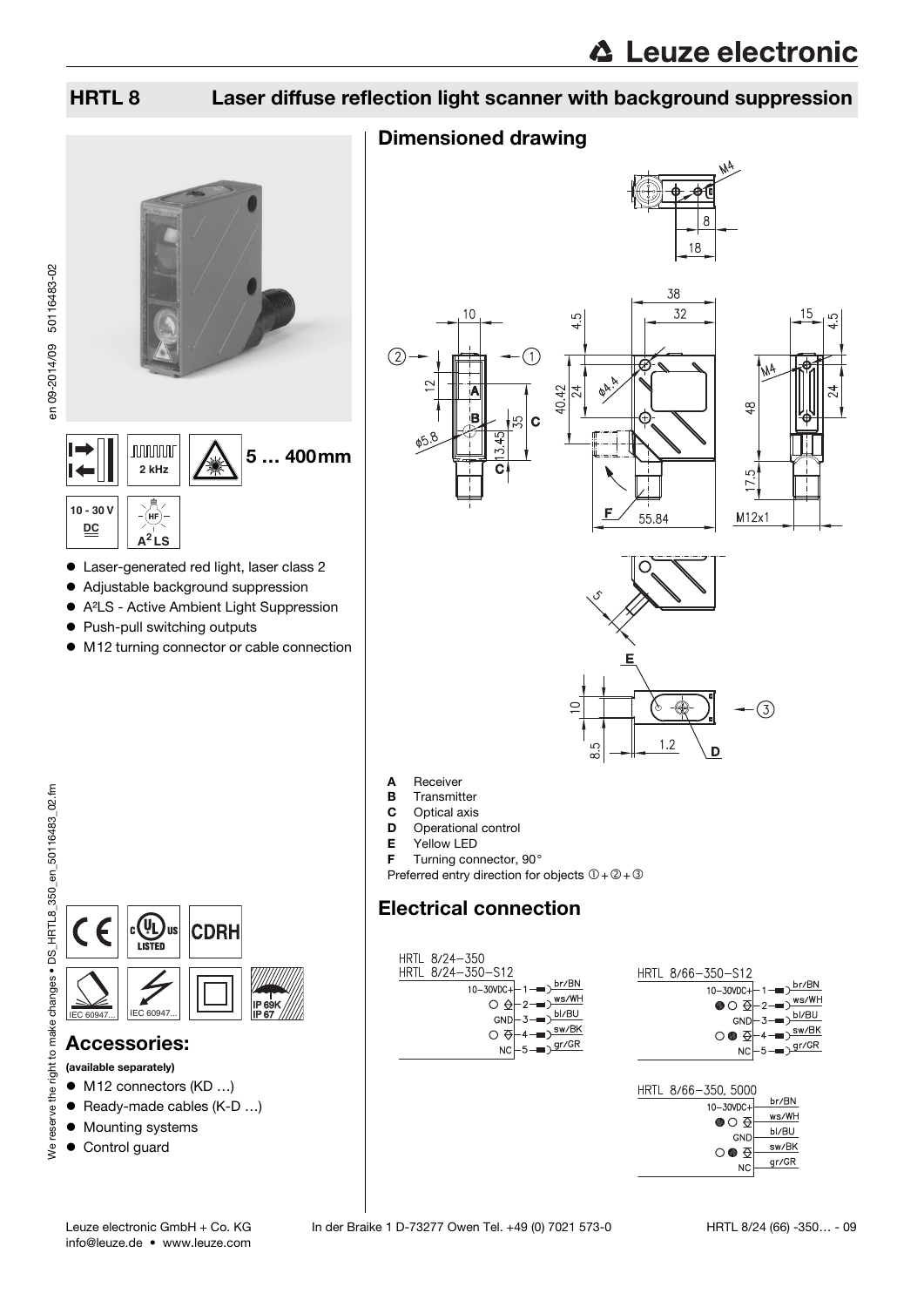## **△ Leuze electronic**

## HRTL 8

#### Tables

#### 1 7 350 400 2 10 330 370 3 12 300 340 1 white 90% 2 gray 18% 3 black 6%

Scanning range [mm] Typ. scanning range limit [mm]

## Diagrams



# Remarks

**•** Install sensor inclined at angle of approx. 10° if used to detect objects with shiny surfaces.

#### Optical data Laser class 2 Typ. scanning range limit (white 90%) 1) Scanning range <sup>2)</sup> Mechanical adjustment range 50 ... 400<br>
Light beam characteristic 60 mm Light beam characteristic focussed<br>
Ream spread
<br>  $> 0.5$  mrad

Beam spread  $\geq 0.5$ <br>light source laser Light source<br>Wavelength Max. output power  $\begin{array}{ccc}\n\text{Max. output power} \\
\text{Pulse duration} & \leq \text{8} \mu\end{array}$ Pulse duration **Timing** Switching frequency 2000Hz<br>Response time 2000Hz Response time  $\frac{1}{2}$  0.25ms 0.25ms Delay before start-up Electrical data Operating voltage  $\mathsf{U_{B}}^{\phantom{\dag}}$  3)

**Specifications** 

Residual ripple  $\leq 15\%$  of U<sub>B</sub> Open-circuit current ≤ 35mA Signal voltage high/low<br>Switching output/function  $\ldots/24$ 

Output current max. 100mA<br>Scanning range adjustment mechanical v

**Indicators**<br>Yellow LED

#### Mechanical data

Housing metal<br>Optics cover Optics cover Weight (plug/cable)<br>Connection type

#### Environmental data

VDE safety class 6) Protection class 7) Laser class 2 (acc. to EN 60825-1)<br>
Standards applied<br>
2 (acc. to EN 60825-1)<br>
IEC 60947-5-2 Standards applied IEC 60947-5-2 Certifications UL 508, C22.2 No.14-13 3) 9)

10 ... 30VDC<br> $\leq$  15% of U<sub>B</sub>  $\geq$  (U<sub>B</sub>-2V)/ $\leq$  2V<br>PNP and NPN transistor output, light switching …/66 2 push-pull switching outputs 4) pin 2: PNP dark switching, NPN light switching pin 4: PNP light switching, NPN dark switching mechanical via multiturn potentiometer object detected

> yiaso<br>70g/140g<br>M12 connector, 5-pin or cable: 2000mm, 5x0.25mm2

5 … 400mm

see tables<br>50 ... 400mm

nsee.<br>655nm (visible red light)<br>3mW

Ambient temp. (operation/storage) -10°C … +40°C/-40°C … +70°C<br>Protective circuit <sup>5)</sup> 2, 3  $2, 3$ II, all-insulated<br>IP 67, IP 69K <sup>8)</sup>

1) Typ. scanning range limit: max. attainable range without performance reserve

- Scanning range: recommended range with performance reserve
- 3) For UL applications: for use in class 2 circuits according to NEC only<br>4) The push-pull switching outputs must not be connected in parallel
- 4) The push-pull switching outputs must not be connected in parallel<br>5)  $2$ =polarity reversal protection  $3$ =short-circuit protection for all output 5) 2=polarity reversal protection, 3=short-circuit protection for all outputs
- 
- 6) Rating voltage 250 VAC<br>7) In stop position of the tu 7) In stop position of the turning connector (turning connector locked)<br>
8) IP 69K test acc. to DIN 40050 part 9 simulated. high pressure clear
- IP 69K test acc. to DIN 40050 part 9 simulated, high pressure cleaning conditions without the use of additives, acids and bases are not part of the test
- 9) These proximity switches shall be used with UL Listed Cable assemblies rated 30V, 0.5A min, in the field installation, or equivalent (categories: CYJV/CYJV7 or PVVA/PVVA7)

#### **Operate in accordance with intended use!**

 $\ddot{\mathbf{\triangleright}}$  This product is not a safety sensor and is not intended as personnel protection.

 $\ddot{\mathfrak{B}}$  The product may only be put into operation by competent persons.

 $\&$  Only use the product in accordance with the intended use.

## Order guide

|                    | <b>Designation</b>  | Part No. |
|--------------------|---------------------|----------|
| With M12 connector | HRTL 8/24-350-S12   | 50036370 |
| With 2m cable      | HRTL 8/24-350       | 50036371 |
| With M12 connector | HRTL 8/66-350-S12   | 50102705 |
| With 5m cable      | HRTL 8/66-350, 5000 | 50103709 |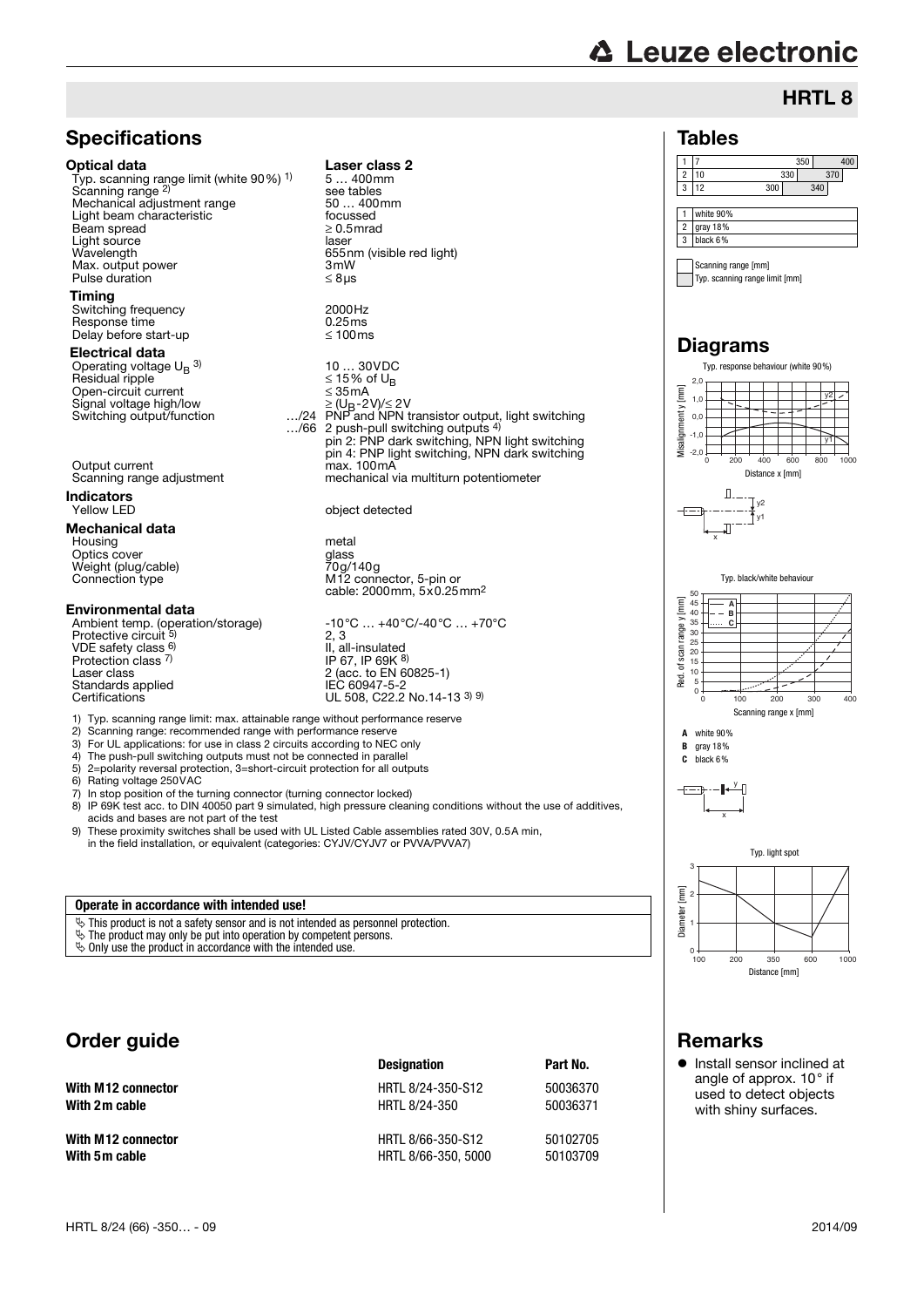## HRTL 8 Laser diffuse reflection light scanner with background suppression

### Laser safety notices

#### ATTENTION, LASER RADIATION – LASER CLASS 2

#### Never look directly into the beam!

The device fulfills the EN 60825-1:2008-05 (IEC 60825-1:2007) safety regulations for a product in laser class 2 as well as the U.S. 21 CFR 1040.10 regulations with deviations corresponding to "Laser Notice No. 50" from June 24th, 2007.

- $\%$  Never look directly into the laser beam or in the direction of reflecting laser beams!
- If you look into the beam path over a longer time period, there is a risk of injury to the retina.
- $\%$  Do not point the laser beam of the device at persons!
- $\%$  Intercept the laser beam with an opaque, non-reflective object if the laser beam is accidentally directed towards a person.
- When mounting and aligning the device, avoid reflections of the laser beam off reflective surfaces!
- CAUTION! Use of controls or adjustments or performance of procedures other than specified herein may result in hazardous light exposure.
	- The use of optical instruments or devices (e.g., magnifying glasses, binoculars) with the product will increase eye hazard.
- $\%$  Adhere to the applicable legal and local regulations regarding protection from laser beams acc. to EN 60825 (IEC 60825) in its latest version.
- $\%$  The device must not be tampered with and must not be changed in any way. There are no user-serviceable parts inside the device. Repairs must only be performed by Leuze electronic GmbH + Co. KG.

#### **NOTICE**

#### Affix laser information and warning signs!

Laser information and warning signs are affixed to the device(see  $(1)$ ). In addition, self-adhesive laser information and warning signs (stick-on labels) are supplied in several languages (see  $(2)$ ).

- $\%$  Affix the laser information sheet with the language appropriate for the place of use to the device.
- When using the device in the US, use the stick-on label with the "Complies with 21 CFR 1040.10" notice.
- $\%$  Affix the laser information and warning signs near the device if no signs are attached to the device (e.g. because the device is too small) or if the attached laser information and warning signs are concealed due to the installation position. Affix the laser information and warning signs so that they are legible without exposing the reader to the laser radiation of the device or other optical radiation.